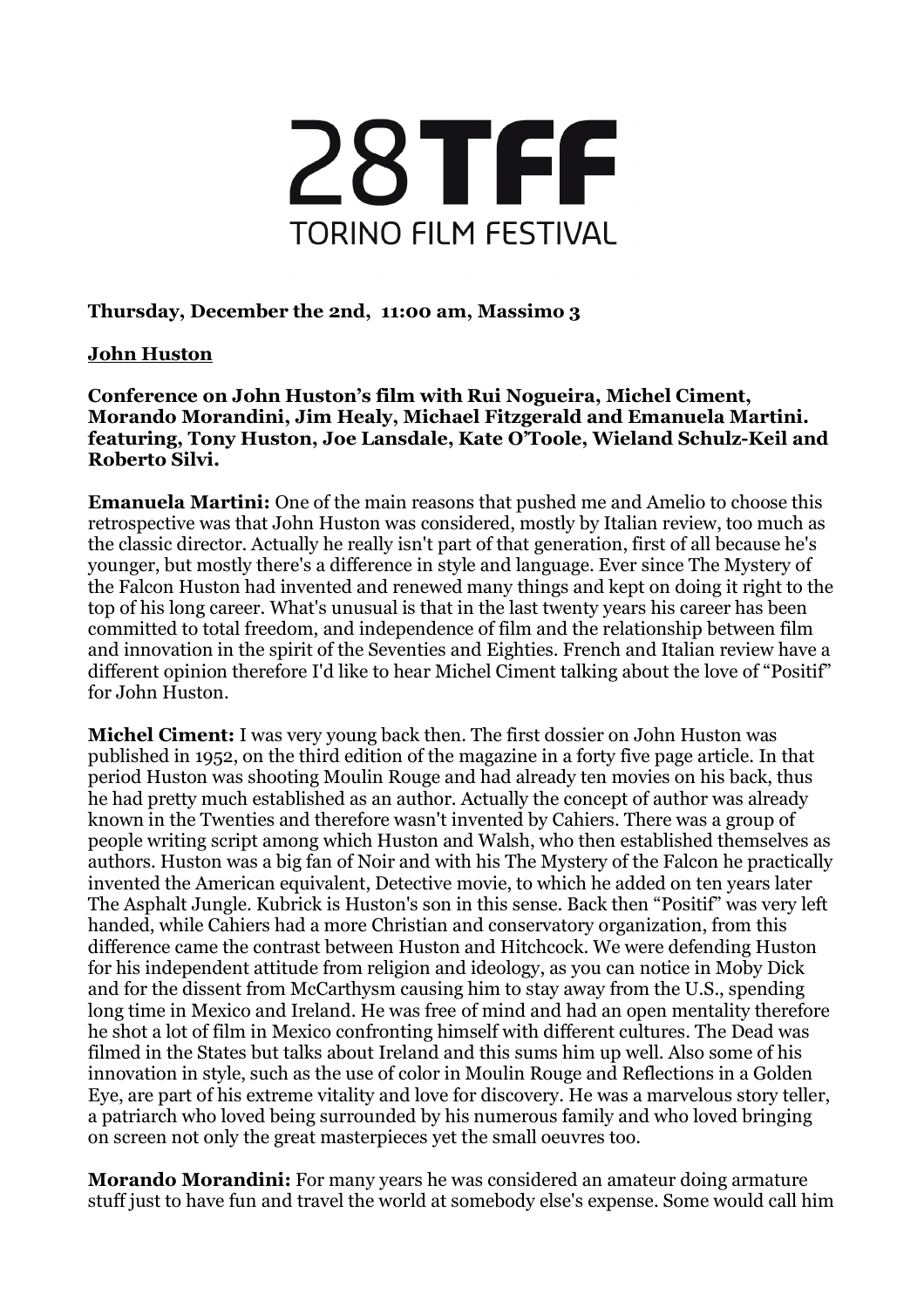a great amateur, anyway a strange definition for someone who's directed thirty eight fiction movies in less than fifty years (among these I recall Independence, eight days of well paid work for a half-hour short), eventually directing The Dead when he was Eighty on a wheelchair breathing from an oxygen mask. Nevertheless we should remind his work as actor (over forty interpretations) and scriptwriter (writing up to twenty two scripts for other directors, among which High Sierra by Raoul Walsh in 1942, same year Huston was debuting as a director). Once Huston wrote: "I'm always working, I'm more and more busy. I don't think making film is a job, just as a painter doesn't consider himself working when he's painting". Blessed is the one who finds his trade for his work won't be work anymore". I can add on, I too get upset when I get asked if I still like going to film, a question they'd never ask a Music or book reviewer.

Huston has undoubtedly had an unequal career: his film is a mix of good movies, extraordinary movies, bad movies, risky commitments, works on commission, big Stars and unknown actors, high costs and low costs, production muck ups, some happy and blatant hustling, a hard acceptance of narrative templates and a total love for Hollywood Action. Although in different ways, all thirty eight are action movies. For North American like him, still tied to Europe and Ireland by a love-hate relationship peculiar of Gertrude Stein, Hemingway and Scott Fitzgerald Lost Generation, used to Hotel rooms since he was a child, traveling was a way of being, even before searching for adventure and discovering sex. Because of his job he had to travel through the most extreme parts of the world and never got sick, also when his staff had fever shivers. The secret to stay healthy was: little food and loads of alcohol. However the romance of peril never made him less responsible professional: he could claim he never lost a man or an animal during shooting. He once answered back to a journalist remarking the camera only had two positions: standing or sitting. The difference of styles in his movies tell him wrong. One of his abilities was to adapt language to the nature of the subject. In contradiction to his being an amateur we can mention his thorough use of color. Many – right wing formalists – would say his wasn't author film, others – left wing formalists – who escaped the McCarty inquisition traveling to Africa with the excuse of shooting The African Queen and finding a compromise with the American Legion which had boycotted Moulin Rouge. Maybe James Agee was right after all when he described Huston in two words writing he was less Communist than the most retrograde Republican since he could technically be defined an anti-authoritarian anarchist individualist and a libertarian without portfolio. Just the fact that in 1942 thirty six year old Huston wears Lieutenant uniform and, sent to Alaska, he shoots Report From The Aleutians, first of three war documentaries, which has him promoted to Captain and sent to England he meets Lieutenant Colonel Frank Capra who was shooting a movie on the Africa landings, would be enough to explain the complexity of this man. A few days later Capra deployed him to Italy, where he created The Battle of San Pietro, released in a thirty two minute edition, out of a sixty minute original. According to the reviewer Eugene Arch, to whom it was the best movie on the WWII, Huston tries to analyze the nature of war portraying an exhausting battle against an impregnable target. When I watched it for the first times in the Nineties, in the second edition of "Castoro" I wrote it was the most solemn protest against war, a particular movie to be promoted by the Department of War. According to Huston it was Marshall who allowed release. Huston declared there are two versions of the movie, however both had been rightly cut because they contained the interviews with the young soldiers before the battle and he had later edited the movie running them on the footage of the laying dead bodies after the battle and it would've been to hard on the families. Let Be There Light instead is about mental therapy used on veterans, still it was uncomfortable for the Department of War and was censured with the excuse of not respecting the fallen. In his biography Huston he'd shot thousands of meters of film to be sure to catch the extraordinary changes that sometimes happen and it's been the pest experience in his life. He believed censorship was to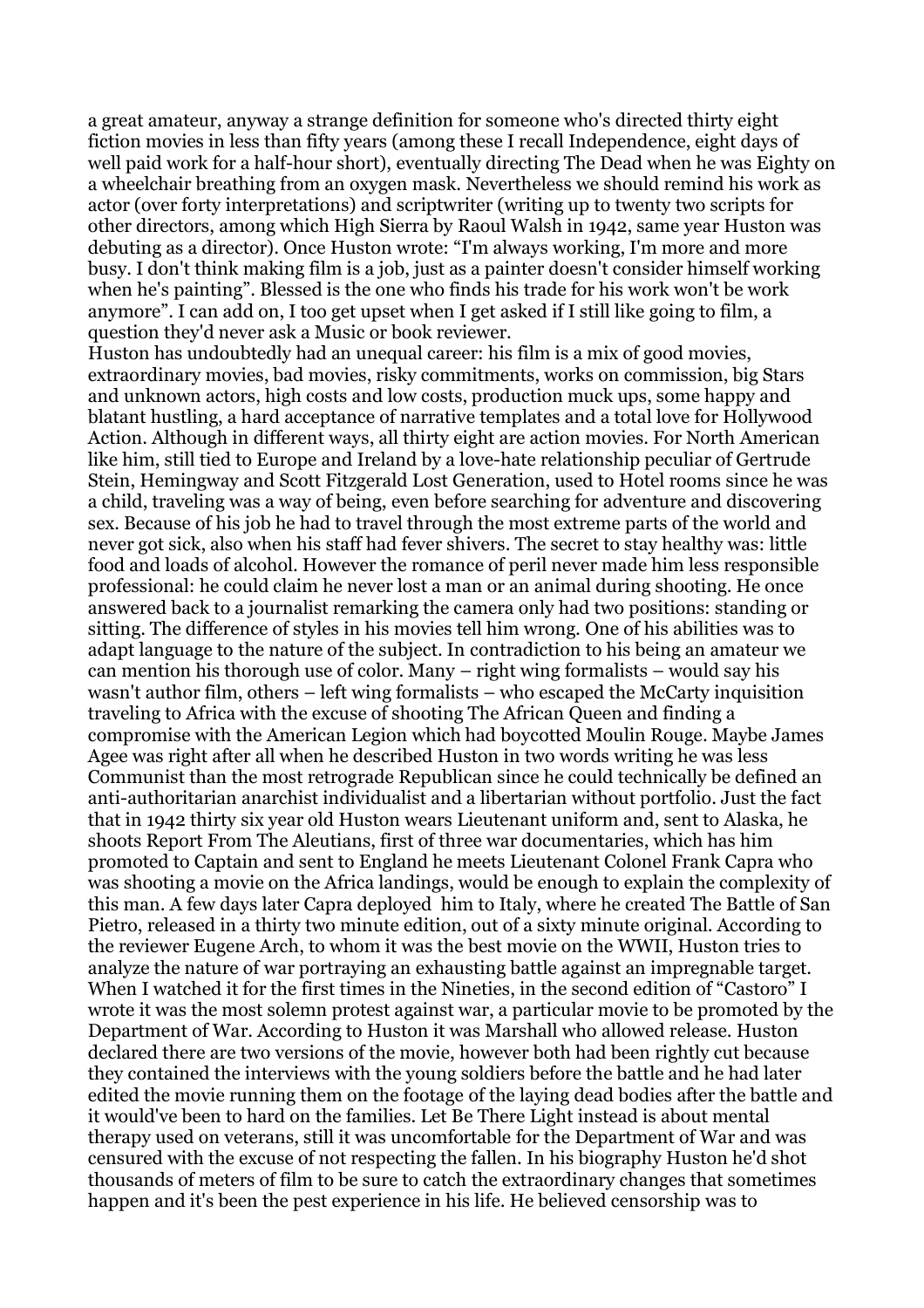maintain the myth of the Warrior, the Hero who despite he dies or gets wounded maintains his spirit intact. Voice off in the movie starts reporting that almost 20% of losses are due to neural-psychiatric nature: those few were one out of five.

**Rui Nogueira:** I interviewed Huston in 1970 when I was in Paris and loved artists like Errol Flynn. Huston belongs to the same adventure men category. I asked my friend Bernard Tavernier to follow me to the interview: I was literally in love wit Reflection in a Golden Eye and Tavernier, who's a man of great spirit, made Huston laugh. I remember when he did the imitation of Bogart, Huston laughed so loud you couldn't not laugh too. Still now, when I have a bad day, I listen to that interview only to hear him laugh. Huston was the mission impossible man, just think about amazing movies like Under the Volcano. The Cahier had to change their mind on him; The Dead is effectively a Great Movie. I remember one day I got called up by a writer I love particularly, Antonio Tabucchi, who told me they were coming to Paris, were I was living. He asked me if I had a copy of The Dead he could watch and naturally I was extremely happy to, after the movie he realized he'd never seen it and liked very much.

**Michael Fitzgerald:** Regarding the justice of European review on Huston, I'd like to remind John wasn't interested in what reviewers though. He was more interested in showing his movies to people in the trade, such as editors and technicians, people he liked and trusted. If they liked it, he was happy: if he only knew reviewers were calling him an amateur he would've broke out laughing! The firs time I tried to make film, I remember I went to see Sam Spiegel, who is the producer of different movies of his from the Fifties and since I didn't know how to fin d John I asked him and he told me – I was twenty five – John was a professional who became an amateur and I thought: perfect, that's just what I needed.

**Michel Climent:** I want to tell you an anecdote. When Huston was shooting Fobia he paid the ticket from London to Toronto for a journalist who asked the usual question: Which one do you think is your best movie? He answered he didn't know which one was the best, but he knew the one he was making was the worst!

**Jim Haley:** The first time I watched Fobia I recognized a pure sense of film grammar. Except for the grotesque in some parts, it reveals a precise planning of spaces so you always know where you are and what's happening.

**Tony Huston:** When he made film he was a great professional. However as soon as it was finished he'd forget about it. He'd also say no reviewer had ever written about his way of using the camera.

**Roberto Silvi:** The final cut of The Dead was 83'20", however during a projection with the troupe John called me up to cut one more scene therefore the final is 82' and he was right because the movie was a lot better without! He was really great at judging material. I worked with him on Wise Blood, Escape to Victory, maybe a minor movie since he didn't understand much about soccer, anyway a good entertainment movie, Under the Volcano and The Dead which has been a magnificent ending to his career.

**Wieland Schulz-Keil:** I met John Huston on the set for Annie and whoever was on his set would see he had an incredible of way of working only with his presence . During The Dead it was really hard to find him an insurance since he was so old and sick, even Carol Russell found an insurance. When he came to visit the set he saw John sitting on a chair chatting, he looked tired, but he really only had great respect for what was going on on set